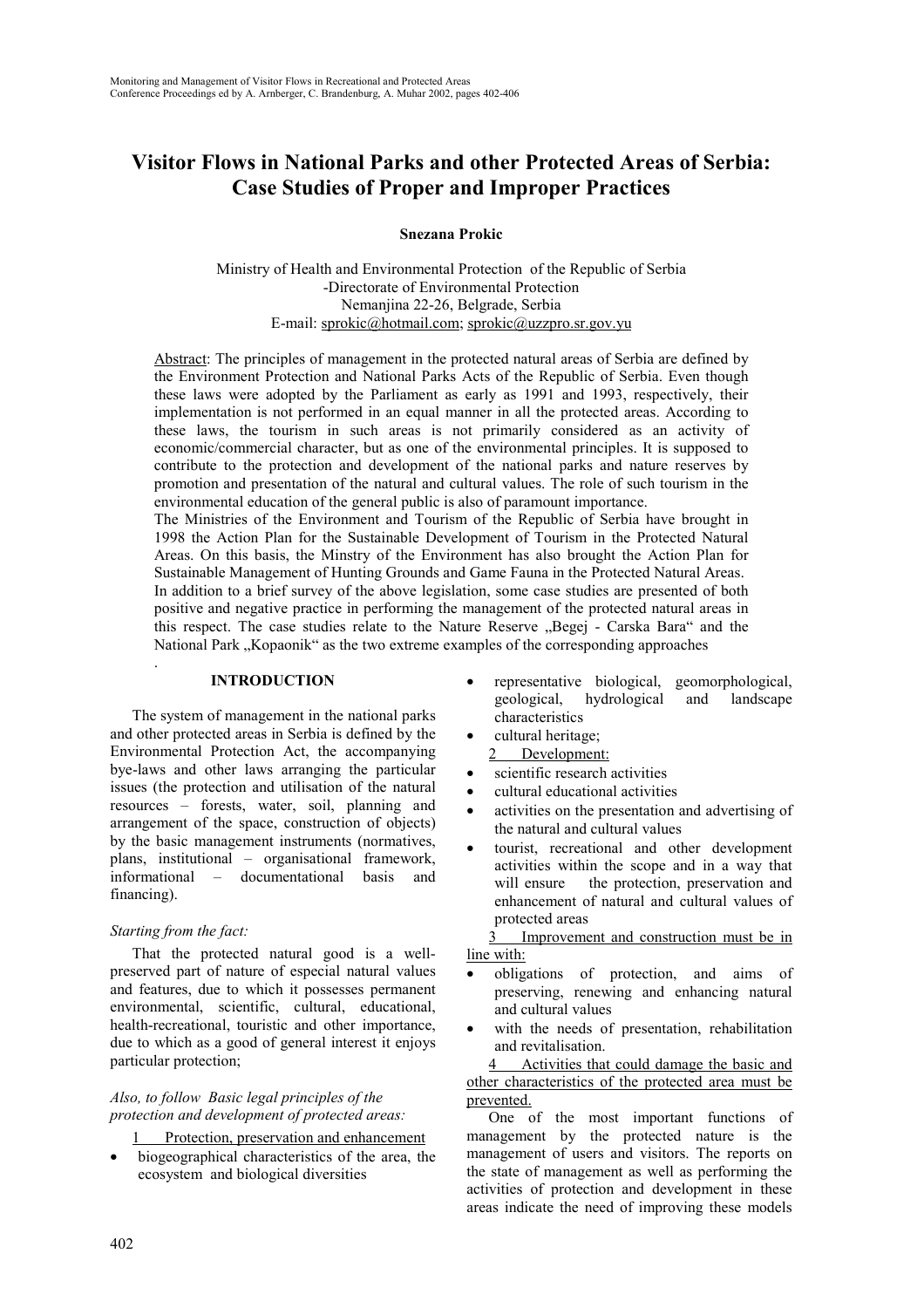in practice. In this sense, the models from the practice have been chosen illustrating the positive and negative examples of management, with the consequences either of successful protection or the increase of the level of degradation of the protected natural values.

The Action Plan for sustainable tourism in protected areas in Serbia was drawn up having in mind all the key trends in European tourism, the main tourism strategies in Serbia, sustainable tourism actions undertaken at international and national levels and it is of national interests to preserve the values of nature. Its aim is to implement the national tourism and environment protection policies and promote natural heritage while following the framework of the European Charter for sustainable tourism in protected areas.

The strategy of sustainable tourism in protected areas can only be developed and implemented in cooperation with institutions responsible for nature protected areas and environment protection, for tourism, culture, education, with representatives of the tourist industry and other sectors of the economy, local authorities and the local population. Activities have been charged with regularly following the implementation and effects of these activities.

# **METHODS**

With respect to the fact that the visitors' management and monitoring in all protected goods in Serbia were directed to the models from the conventional touristic activities, the reliable results on the total number of visitors were not obtained, and in that sense, there is no representative model.

In all the protected natural areas, where there are the touristic and recreational objects, the number of visitors is followed only by the number of overnight stays during the year or the educational groups of schoolchildren and adults.

In the Special Nature Reserve "Stari Begej – Carska Bara, only the environmental tourism programme is organised and the number of visitors is followed only according to target groups whose transport is organised by a special tourist boat (60 adults or 80 children), accompanied by guides, to the I zone of protection where there are the habitats of the colonies of the Great Gray and Great White Heron. The reserve is suitable for bird watching, with so-called photo-waiting shelters...

Special Nature Reserve "Stari Begej - Carska Bara" (1600 ha) represents the richest site of wetland birds ( 340 species), fish (24 species) and endangered plants. This reserve is placed on the Ramsar list.

The methodology of following the number of visitors relates to the number of visitors according to the target groups (children or adults) during a month. The active period of the organised visits to the habitats of colonies of the Great White and Great Gray Heron (I zone of protection) lasts from the month of May to November each year.

#### **SOME SELECTED RESULTS**

# *Special Nature Reserve "Stari Begej - Carska Bara":*

In the following tables the dynamics is shown of the visitors in the period from the year 1996 to 2001, and as an example the motion of the visitors' numbers in 2000.

| month<br>/year | May  | June | July | August | <b>September</b> | October | <b>November</b> | Total |
|----------------|------|------|------|--------|------------------|---------|-----------------|-------|
| 1996           | 2120 | 2960 | 320  | 410    | 1950             | 1460    |                 | 9220  |
| 1997           | 2804 | 3205 | 252  | 309    | 1870             | 1415    |                 | 9855  |
| 1998           | 1996 | 2236 | 492  | 350    | 611              | 950     | 50              | 6685  |
| 1999           |      | 60   | 25   | 290    | 1018             | 1055    | 50              | 2498  |
| 2000           | 3311 | 2531 | 542  | 775    | 455              | 288     | 51              | 7953  |
| 2001           | 5170 | 3303 | 885  | 695    | 896              | 802     |                 | 11751 |
| <b>Total</b>   |      |      |      |        |                  |         |                 | 47962 |

*Table 1. Review of dynamics of tthe visitors (1996-2001*



*Figure1. Review of visitors per years from 1996 to 2001*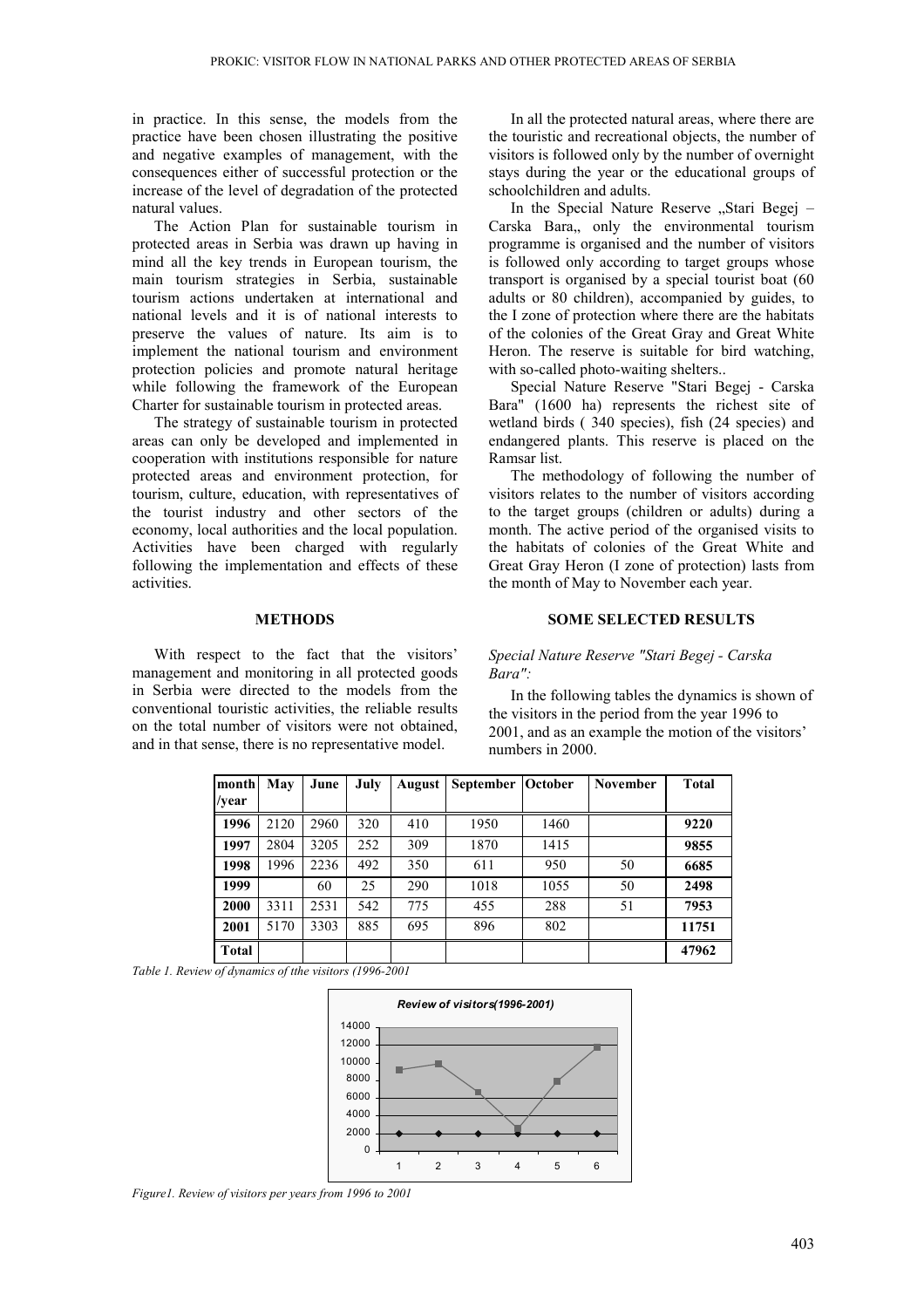

*Figure2. with a table of the Review of visitors per months (2000) in Special Nature Reserve "Stari Begej carska Bara" - for example*

In the II and III degree of protection zones sport fishing is also allowed with the special permit from the managers. Also, during the summer camps are being organised for the students, and researchers (NGO's) who usually also organise the actions on cleaning the waste from the park. The waste issue is one of the negative effects of the visitors. Also, still a good co-operation has not been established with the local population, since the benefits have not been clearly defined of the limited utilisation of the area.

#### *The Kopaonik National Park:*

The Kopaonik National Park was founded and proclaimed in 1981. It covers an area of 11.800 ha and has a protecting belt of 19.986 ha. The Park is placed on the highest parts of the mountain.The highest summit is "Pancicev vrh" (2017 m).

According to the laws of the Republic of Serbia on protection of nature, a large number of objects of nature, natural and man-made objects which can be found in the NP Kopaonik, are singled out and classified according to the different ways of protection.

The following programmes are developed:

- schools in the nature
- excursions walking encompassing the programmes of environmental education:
- a) about the nature of Kopaonik
- b) about flora and fauna
- c) about minerals and geology
- d) about ethnography and customs of the locals
- e) about waters and springs
- f) orienteering and map reading
- g) recreation: horse riding, mountain-byke ...

There are some examples of the educational actitivies within the Park.

Two days visits were organised of students of biology and forestry and Geografy (231). Also there were (160) school children, then (38) members of the Mountaineering association of Yugoslavia who paid the 2 days visit to the NP. Groups of Young Gorans were in the NP in shifts lasting 7 days (68). 90 Young Researches also stayed in the NP in shifts of 7 days.

Within the classical tourism framework, during the 3 winter months there are 72000, and in the summer 10000 overnight stays in the area, which exceeds the carrying capacity of the park and causes the environmental problems.

#### **DISCUSSION**

The informative system as a necessary instrument for identification, valorization and monitoring of the particular natural values and cooperation in management has not been established as yet (anticipated in the Programme of Development of the Unified Information System of the Environment of the Government of the Republic of Serbia)

The development functions in the national park and other protected areas have to respect the principles of protection and promotion of the natural values, rarities and phenomena due to which such an area is placed under protection. Achievement of the high level within the system framework implies overcoming the conflicts between the environmental and economic objectives and achieviong their harmony. For purpose of performing and respecting a series of legal regulations and rules, the mechanisms have been established of the continuing control and surveillance.

Problems of our Protected areas are: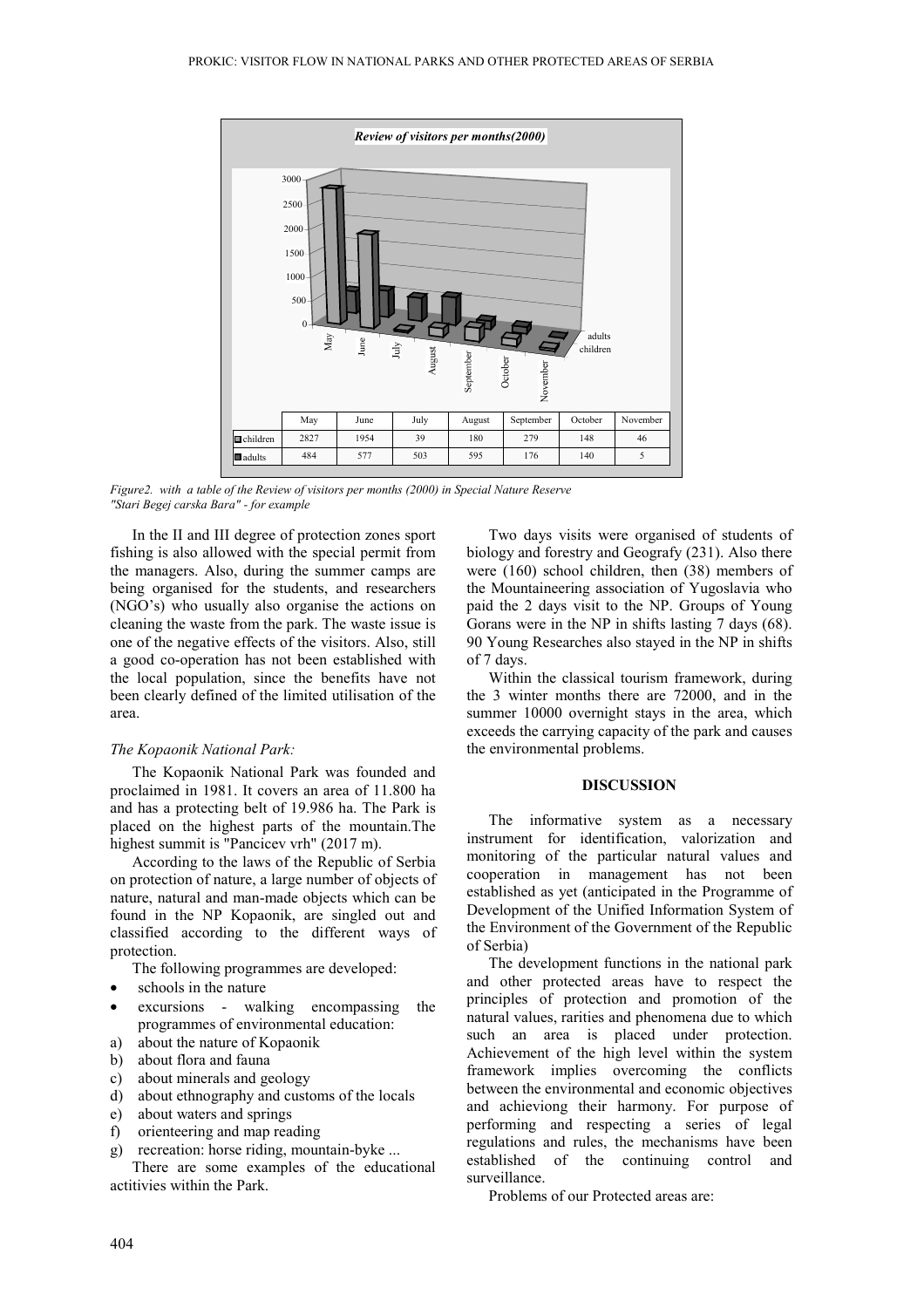- building of objects and urban structures above planned levels and their discrepancy with zoning character of the nature protection in national parks
- illegal and inadequate building of Summer houses, temporary objects etc.
- inadequate protection and exploitation of waters
- support to stone mining and similar banned activities
- exaggerated and inadequate tourism development in certain national parks
- lack of coordination among exploiting and conservation activities in forests etc.

The negative effects of the utilisation of the national parks and other protected areas caused by the former way of management indicate the necessity of changing the former concept of management and introduction of the new mechanisms and system solutions, applied to the large extent in the countries of the developed part of the world.

From this also the necessity appeared for a pilot programme to be performed on organising the service of volunteer-monitors in the national parks. The public enterprise "National Park Kopaonik" dared as the first with this intention, in order to promote the quality of performing all the protection and development functions in the park, especially at the time of the winter tourism. The world experiences show that the best way to overcome the negative effects of the management is to include, in the measures and numebrs as high as possible, the local population viz. Volunteers as the people of good will, of different specialities, crafts and interests.

Thus, in the National Park Kopaonik, following the professional training, volunteers – volunteer rangers were chosen, assisting the official surveying service.

# **RECOMMENDATIONS**

As the members of the EUROPARC Federation, the protected natural areas of Serbia should follow the sustainable tourism concept ("Loving them to death?")

#### *Guidelines for managers of protected areas: Developing sustainable tourism*

The aims of sustainable tourism for protected areas:

# **Environmental aims:**

- Conservation in the long term the essential over-riding aim
- Better knowledge and awareness of conservation among local people and visitors **Social aims:**
- Visitor satisfaction and enjoyment
- Improvement of living standards and skills of local people
- Demonstration of alternatives to mass and package tourism and promotion of sustainable tourism everywhere
- Making sustainable tourism part of local and national culture
- Enabling all sectors of society to have the chance to enjoy protected areas **Economic aims:**
- Improvement of the local and national economies
- Provision of local business and employment opportunities
- Generation of increased revenue to maintain protected areas

Bear in mind also the carrying capacities for sustainable tourism:

## *Environmental carrying capacity*

The degree to which an ecosystem, habitat or landscape can accommodate the various impacts of tourism and its associated infrastructure without damage being caused or without losing its sense of place.

#### *Cultural and social carrying capacity*

The level beyond which tourism developments and visitor numbers adversely affect local communities and their ways of life.

#### *Psychological carrying capacity*

The level beyond which the essential qualities that people seek in the protected area (such as peace and quiet, few other people, few signs of human developments) would be damaged by tourism developments.

*Action plans of protected areas should be based on the following principles of the Charter of Sustainable Tourism in protected areas:*

- 1. Integrated approach towards tourism management
- 2. Preservation of resources and open air spaces
- 3. Development of specific and quality tourism
- 4. Recruiting new clients
- 5. Distribution of duties in the preservation and enhancement of the natural and cultural heritage
- 6. Involvement of the local community
- 7. Support to the local economy
- 8. Development of new forms of employment
- 9. Education on how to behave in line with the preservation of the environment
- 10. Support to the economy to take into account the environment factor, economic, social and ethical factors.